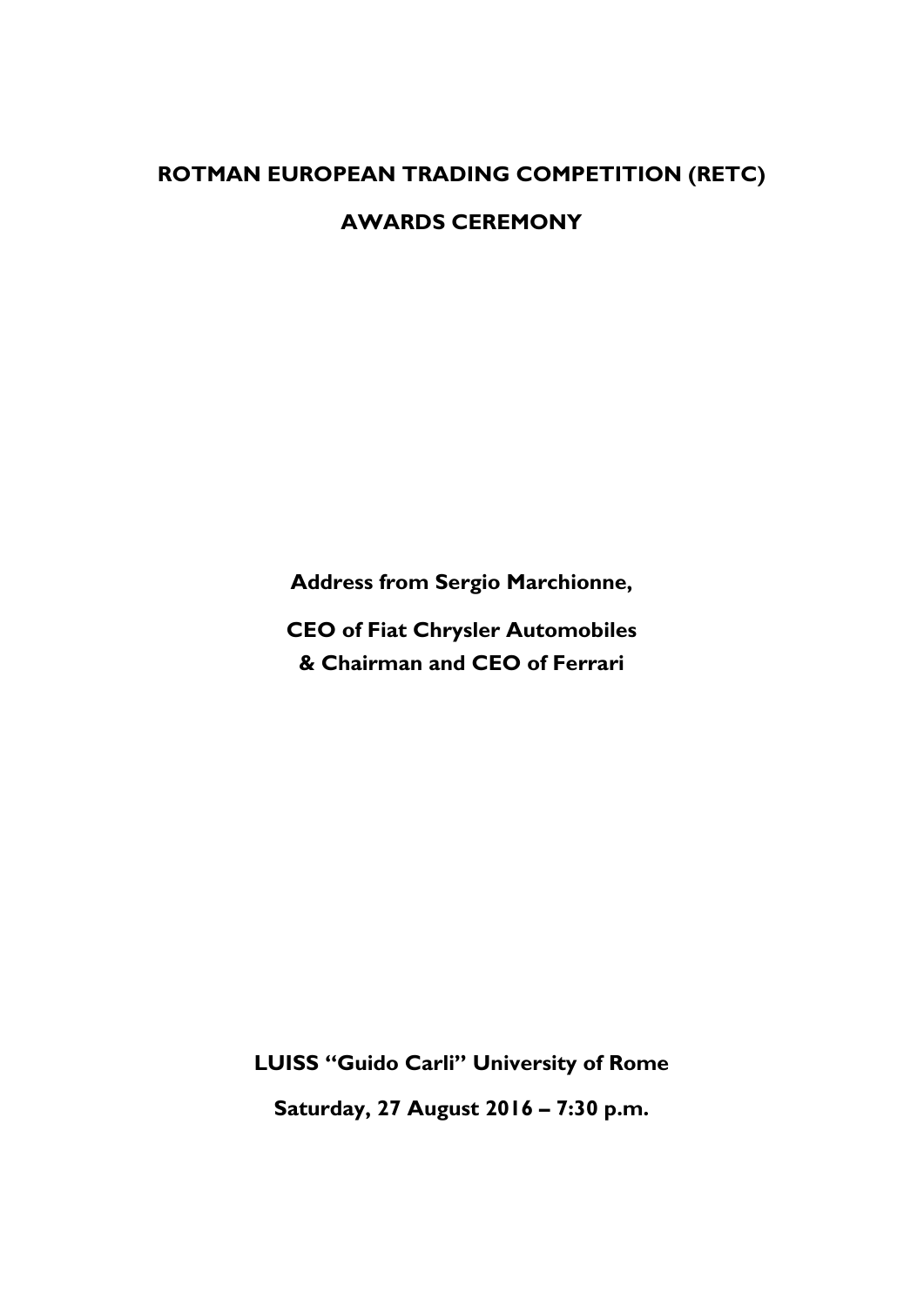Good evening to you all.

It is a pleasure to be here with so many young people who are in the course of actively creating their dream for the future.

I would like to thank LUISS for putting together this initiative.

It is a source of great hope for us here, and indeed for all Europeans, to see so many young people from across the EU united by your keen interest in the financial markets and your desire to test yourselves against each other and the realities of those markets. Even more importantly, you are united by your desire to take on challenges, grow and create something of value. You are putting into practice the ideals upon which our Union was founded but, so far, have all too often failed at the political level.

I wanted to start by showing you a brief video about Ferrari because I think it is a good point to begin our conversation tonight.

As you may know, we listed Ferrari in October 2015. Before the listing, I spent a lot of time meeting with potential investors and I was often puzzled at how difficult it was to get them to change their standard way of looking at a business.

Ferrari is very profitable but the business model is a little peculiar. We sell fewer cars than the market demands. In fact, there is a waiting list and at times customers are disappointed because they can't get the car they want. Because of Ferrari's brand power, this puts us in a very strong position when it comes to the pricing and it is also key in maintaining high residual value for our cars. Despite this, I found myself constantly having to answer questions about volume growth, which is not a priority for Ferrari in the same way that it would be for a mass-market automotive brand.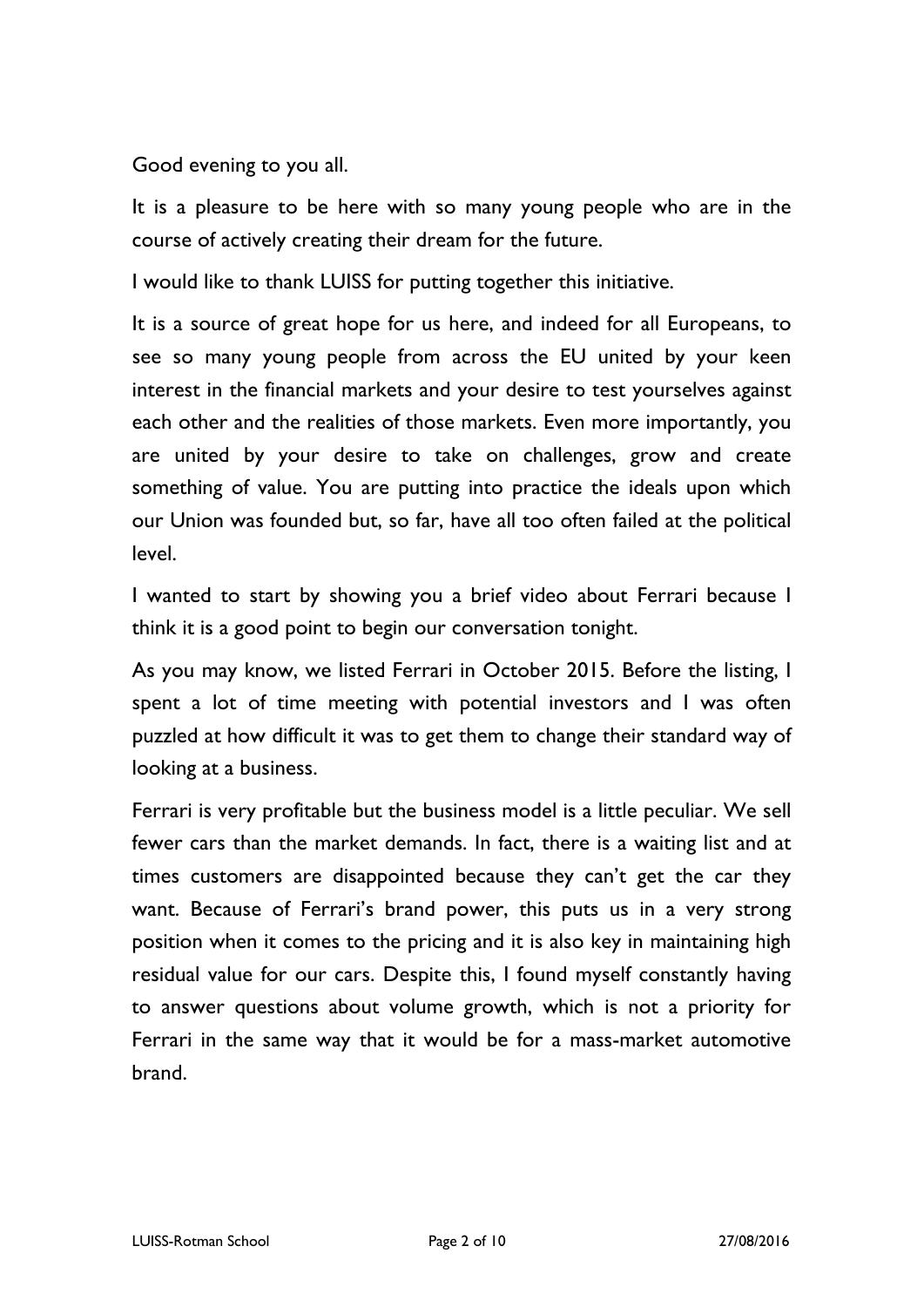What surprised me was the reluctance of investors and analysts to see things a different way. And I'm telling you this because part of the legacy left to us by Enzo Ferrari is exactly the ability to look at things differently. If he had looked at the world the same way everybody else did, Ferrari would not be the legend it is today.

Constantly questioning things and having the flexibility and courage to be able to change your approach is an invaluable trait for long-term success.

I'd like to share with a quote from Mark Twain that many of you probably know because it also kicks offs the movie "*The Big Short*":

## *It ain't what you don't know that gets you into trouble.*

## *It's what you know for sure that just ain't so.*

It's an apt introduction to the movie's central theme of how and why the subprime crisis erupted, but I believe it also serves as an epigraph for the current era.

In this new era – marked by significant and rapid change – what were once held as certainties have been swept away and the business models we followed for decades are no longer valid.

Nowhere has this been more evident than in the auto sector.

An industry with such a poor track record has to accept that a new business model is imperative. The mass-producers, in particular, need to accept that a complete change in operating model is necessary and independence is no longer sustainable. This is why I have called more than once for industry consolidation as the most logical solution to the systemic problems facing the auto sector.

The same disruptive change has taken place in the financial sector.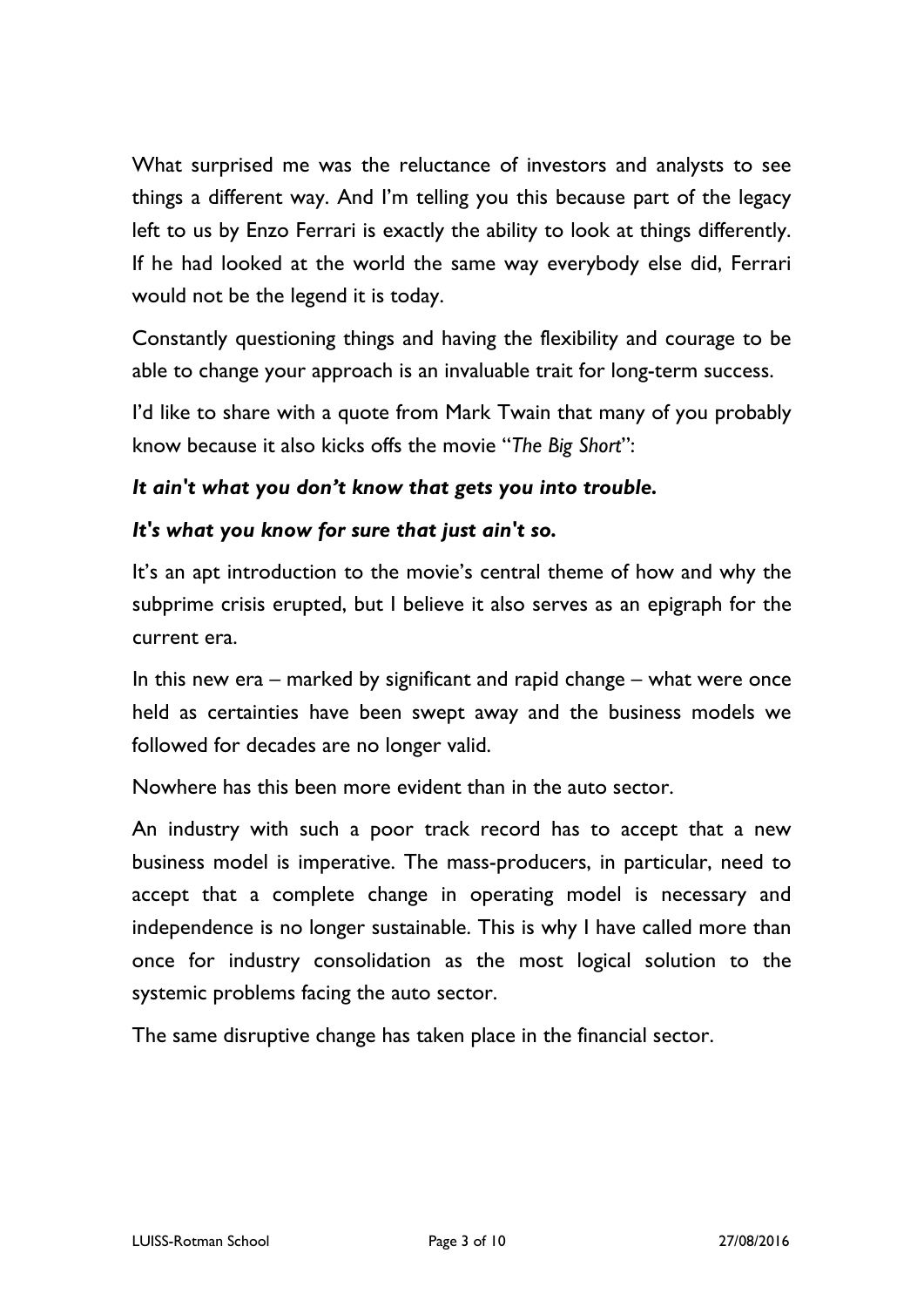Wonderful as it sounded, globalization changed the game: a fact that went unnoticed by the vast majority of participants, including national and global regulators.

What we experienced was the inevitable consequence of a system that is completely open and a world where there are no geographic or economic boundaries. The Economist described this problem some time back as "the fragility of perfection".

The greater the interdependence within the system, the more far reaching the effects of disruption in one part of it. In finance, the "originate and distribute" model of bank lending may have dispersed risk, but it also meant that problems in the American housing market damaged banks and investors around the world.

Few, if any, would have predicted some of the most powerful investment banks would collapse, with the effects spreading both worldwide and across sectors.

A system that for centuries had been based on integrity, responsibility and trust, was suddenly turned upside down by two unrelated factors: the emergence of a greed-driven and self-centered culture and the inadequacy of planning and control mechanisms at board level.

Investment bankers believed in a story of never-ending success and huge bonuses, while private bankers "crossed" the line, sometimes more than one, ignoring legal constraints in order to secure new clients.

The eventual impact on the financial system was huge.

As Vice Chairman of UBS, the Zurich-based global bank that I joined in early 2007, I found myself dealing with an organization under severe stress – an experience that has proven invaluable.

Like all other banks, UBS was deeply affected.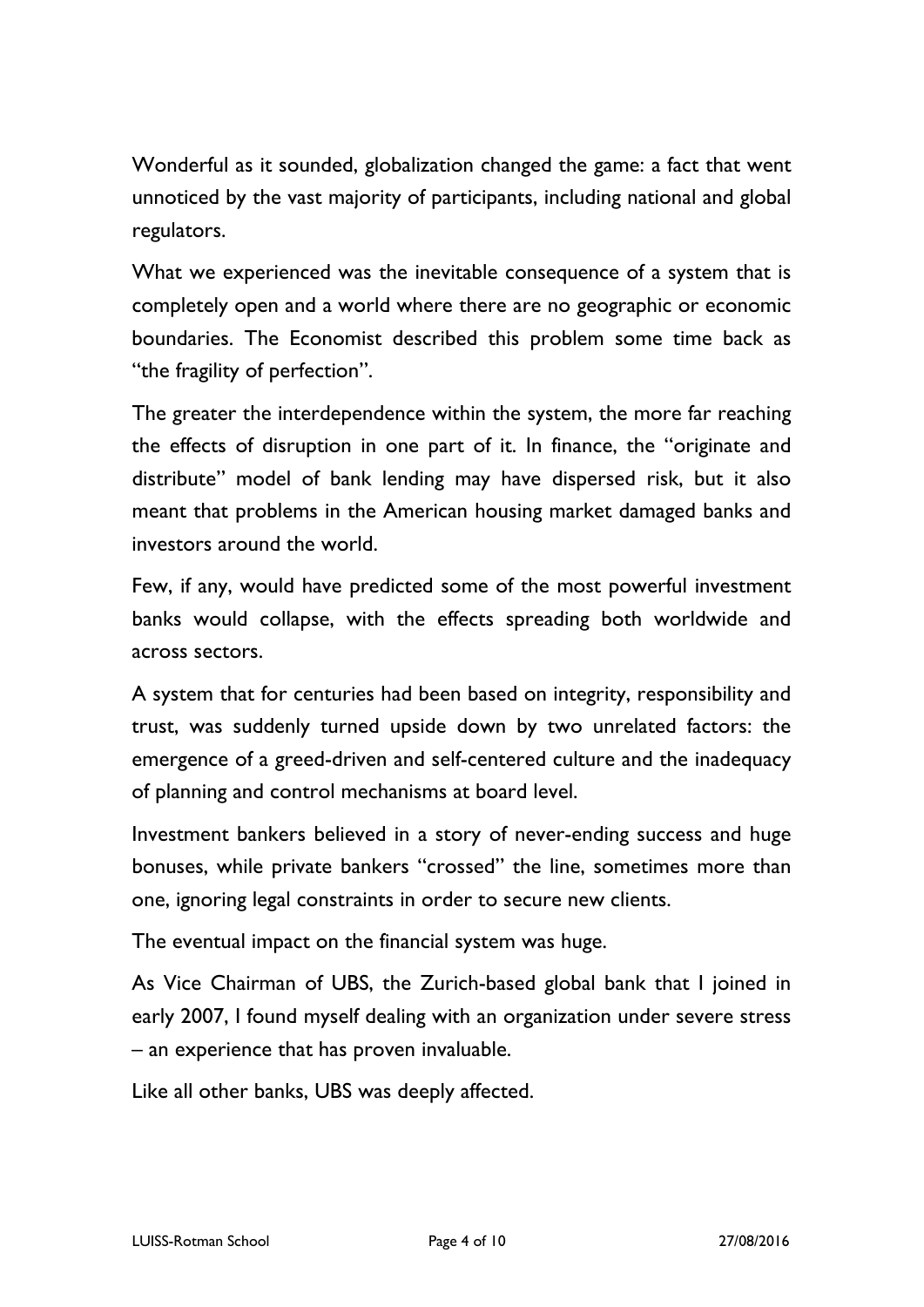My fellow directors and I had to rapidly adapt to the new environment. We undertook a major review of the bank's internal structure and introduced changes, including the relationships among top managers and between management and the Board of Directors.

Three Chairmen, three CEOs and three CFOs later, the bank is finally reemerging as a viable financial player.

But what the events proved was the inadequacy of governance systems. Even more importantly, they pointed to the need to rethink capitalism itself, the reestablishment of markets as being the governing framework for economies, but not for society.

This is a subtle but not inconsequential distinction.

Markets cannot be the determining factors of a just and equitable society, because they have no conscience and no moral understanding.

Left as the operative mechanism of society at large, they will treat human life itself as a commodity. And this cannot be.

I'm telling you this because you have chosen to work in the financial sector. Whatever specific area you are interested in – equities, bonds, derivatives, trading, investment, M&A, portfolio management, risk management, etc.  $-$  it is important that you understand the nature of financial markets and, above all, your role and obligation to act responsibly.

The power wrought by the free market in a global economy is not at issue.

Nobody can hold the market back or change how it functions.

Neither do I think it would be desirable to do so.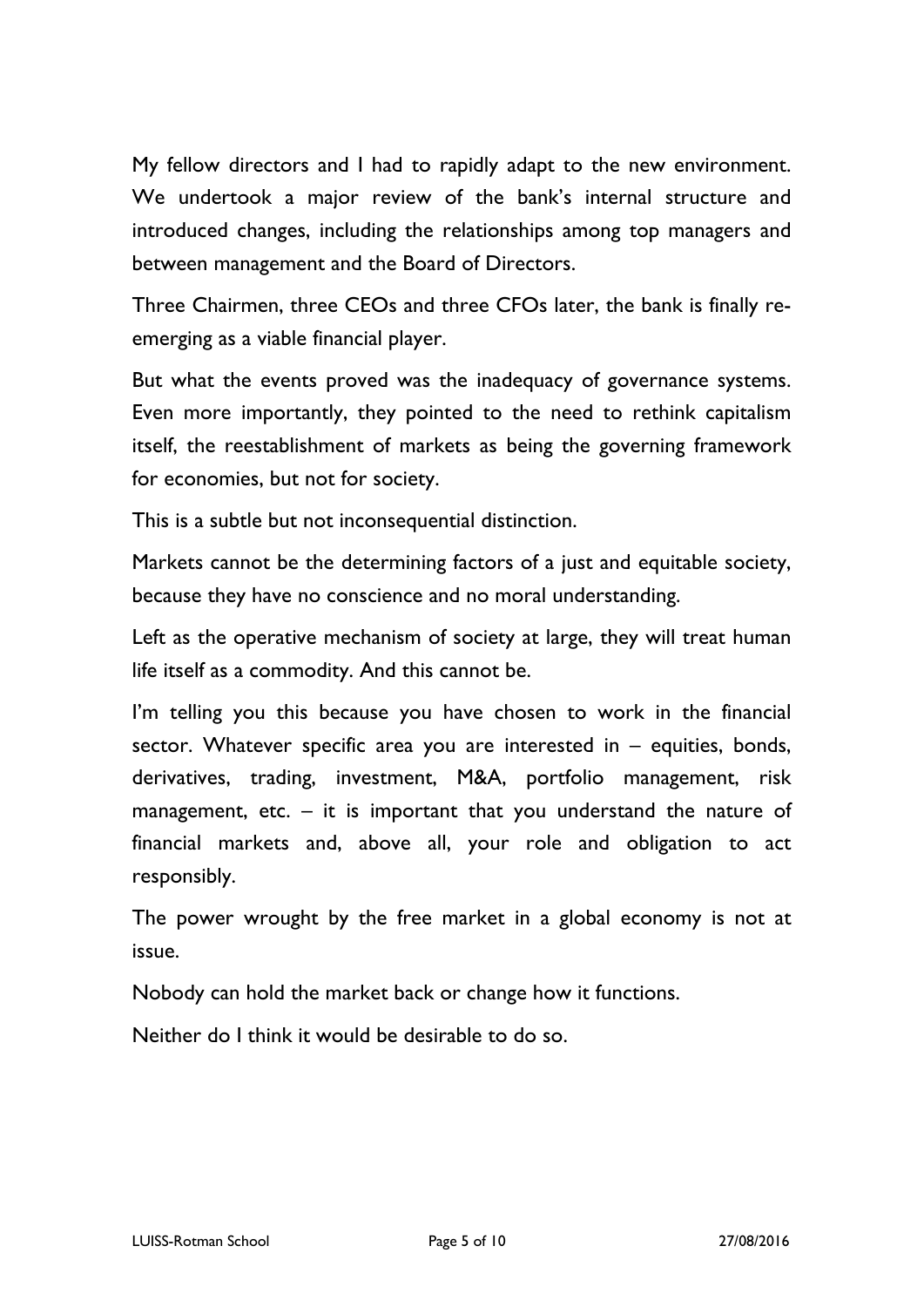An open and level playing field guarantees the opportunity for all to compete equally and a free market has opened the door to opportunities as never before.

But efficiency is not  $-$  and should not be  $-$  the only element to regulate our lives.

There is a limit beyond which profit becomes greed and those who operate in a free market also have the obligation to act within the bounds of good conscience.

There is a reality out there that must not be overlooked.

We all need to understand that there can never be rational markets, growth and economic well-being if a large part of our society has nothing to bargain with other than their own lives.

The raw pursuit of profit, detached from moral responsibility, not only robs us of our humanity but it also jeopardizes our long-term prosperity.

I am convinced that we are at a crucial crossroads.

Creating the conditions for virtuous change is the real challenge of our times.

To reconstruct efficient and fair economies, separate but interconnected.

To promote globalization that truly serves man, all men.

\* \* \*

One thing I was asked to do today was talk about the skills and personal qualities that a multinational like ours expects from someone who joins our organization – from a  $21^{st}$  Century leader.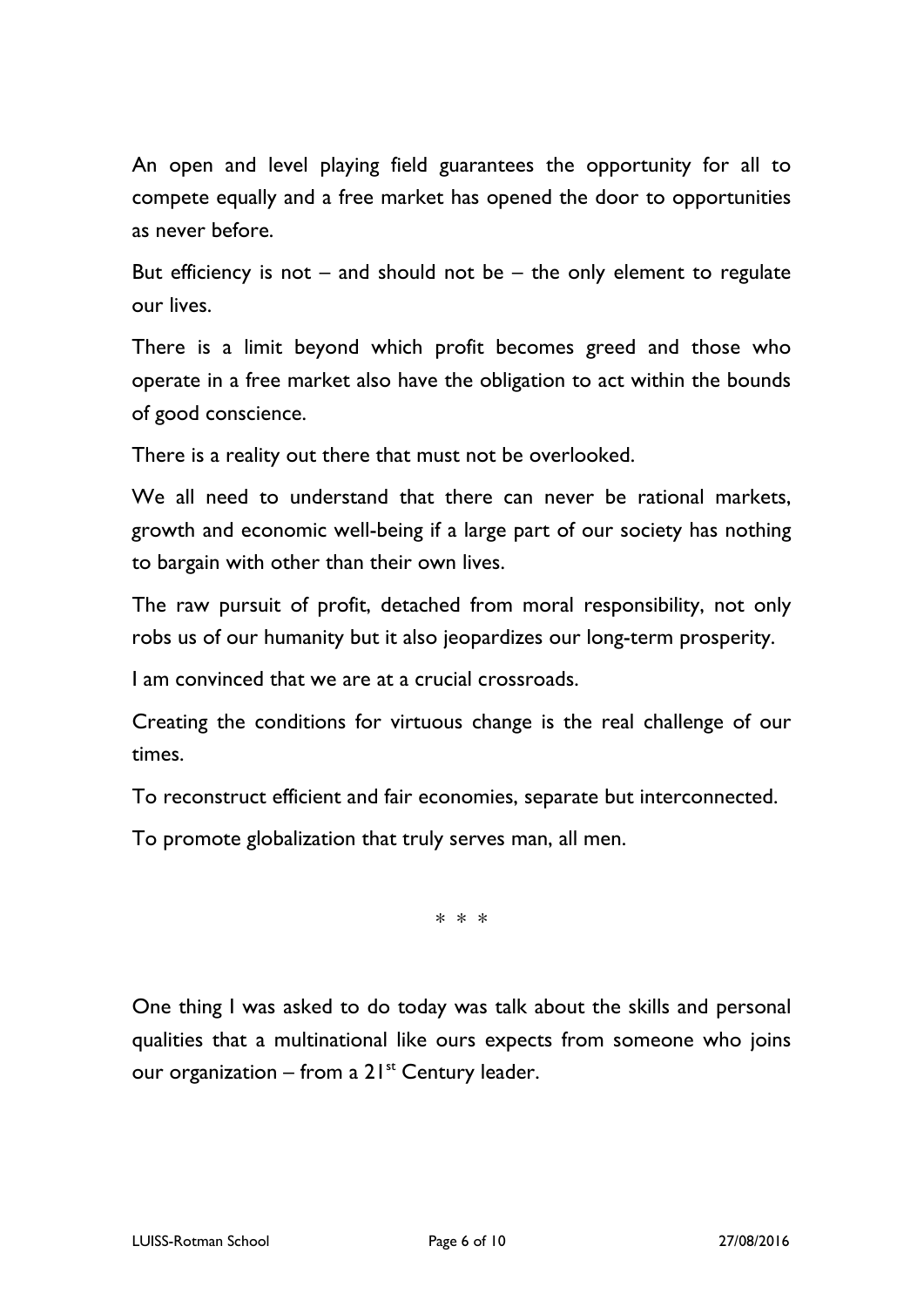I'll start by sharing my own experience when I was more or less the same age as you.

When I first entered the workplace, I figured that I should emulate my boss -- be tough, show no heart, just execute flawlessly and fast. I thought that was the way to be a leader and so I acted like that for a while.

One day, I walked into the office of the top HR guy and I told him I wanted to be a CFO. He looked at me and said, "*You are never, ever going to be a CFO*".

And then he took me to the cleaners about what he thought I was missing, which basically came down to the human skills needed to interface with people.

I walked out of his office almost devastated. I had been emulating the CFO, and I thought I was doing a pretty good job.

That conversation led me to some soul searching.

I realized that I had been doing things that were totally out of character for me, and I accepted the need to change.

I began to understand that a command-and-control approach worked only for the short term, because folks do what you say only because they fear you. But it severely limits how long people will follow you and how well they will do their assignments.

I no longer try to emulate others.

The way I am today is completely in character with who I am, and I am absolutely comfortable doing what I do.

Today at FCA, as well as Ferrari and CNH, we have zero interest in people who are individual superstars. The era of a single great man who succeeds by imposing his will on an organization is over.

I personally spend the equivalent of about a month every year on about a thousand HR reviews, because I am a fanatical believer in the importance of leadership.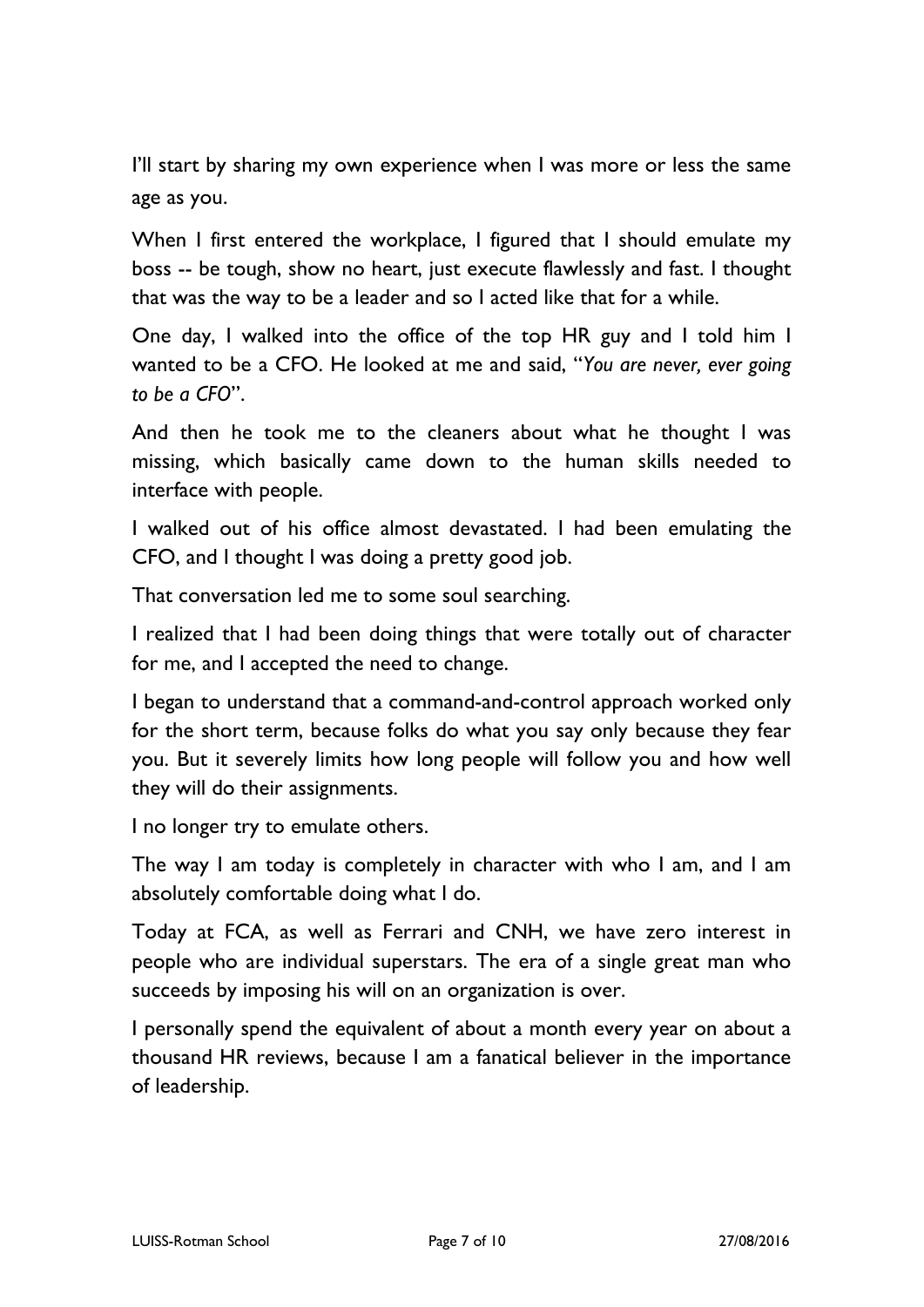These reviews center on two qualities that I believe are essential to being a successful leader.

The first is the ability to lead an agenda of change.

As I said in my opening, change is inevitable, and it occurs at an accelerated pace in an era of globalization and rapid technological advances. You cannot afford to blindly hold on to old ways of doing things, even if they have worked in the past.

Nevertheless, whenever you try to initiate serious change, a chorus of cynics will tell you that it won't work, or that things are just not done that way.

Cynicism is easy. It takes both vision and courage to believe in something better.

I go all out to surround myself with people who are capable of leading in a world where certainty is not available, who are comfortable to operate in a world in flux.

People who can envision things that could be, instead of how things always have been. People who are willing to risk the discomfort of failure. People who ask questions and challenge long-held assumptions.

The second essential trait of a leader is their capacity to lead people.

I constantly remind our leaders that one of their fundamental responsibilities is to provide guidance and support to help other people develop their professional abilities and their human qualities.

When all is said and done, the true value of a leader is not measured by what he has gained during his career but rather by what he has given.

It is not what you accomplish today, but the legacy you leave behind.

A lesson that I have learned over my career is that in every organization, people count more than process.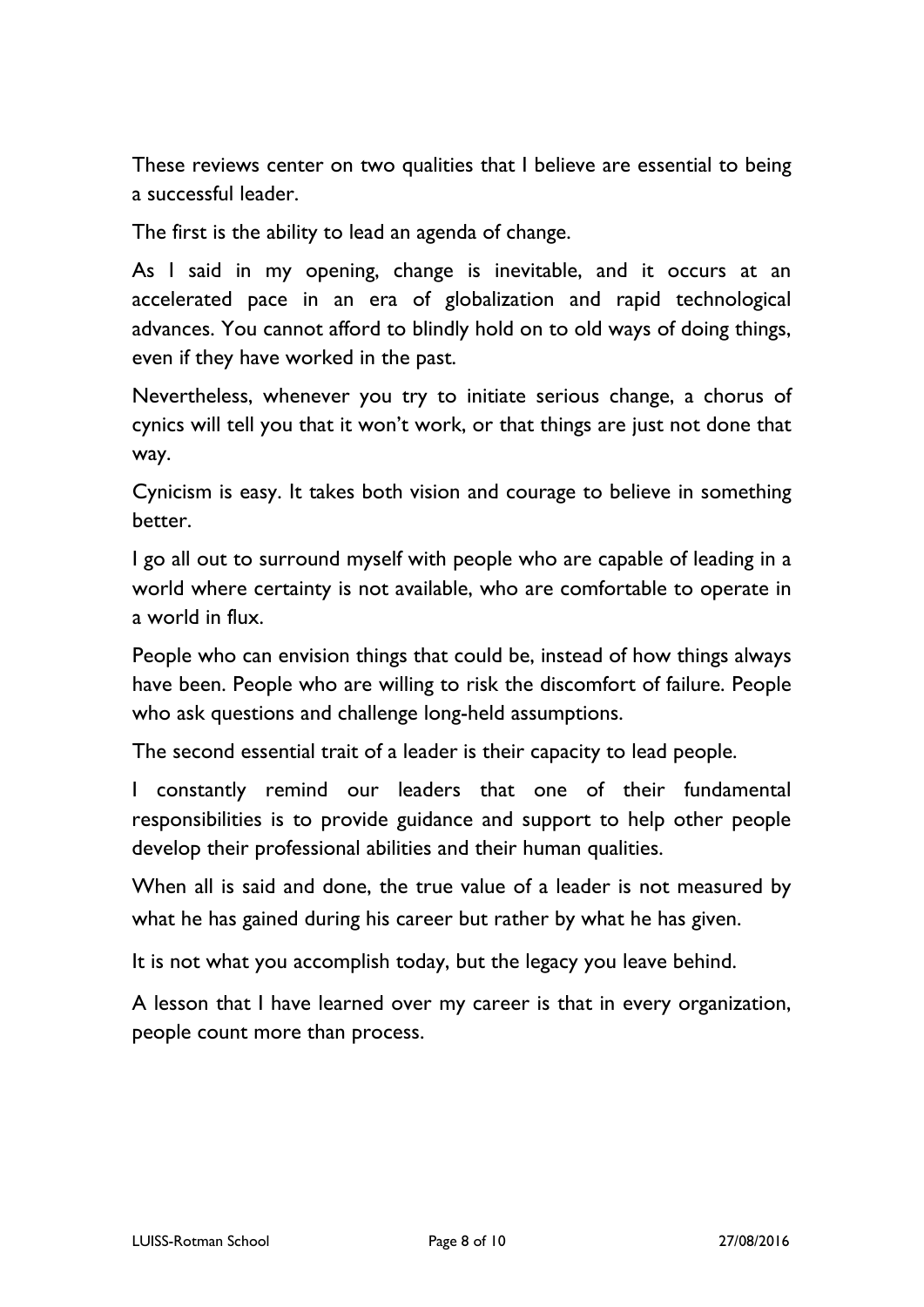Especially within such a large multinational organization as ours, the most important element is the human connection, the millions of human relationships that must be nourished every day.

Besides defining development plans and deploying strategies, our real priority resides on a much more human level.

This means that we recognize the impact that our choices can have on our people and on society as a whole. It means that we fully accept the responsibility that comes with the privilege of leading our organization.

I believe **this is** the essence of leadership: personally assuming the moral duty to do something, to act, to take part in the process of building the future. Acknowledging one's own responsibility to give future generations hope for something better.

\* \* \*

Two more things before I take your questions: some advice and an invitation.

Advice not because I have been overcome by wisdom to pass on to you.

It is simply because -- while you are at the outset of your career, or preparing to take that step -- I would like to share with you what I see as the most important qualities for the next generation of leaders.

So, my first recommendation is: whatever strong beliefs you now hold, stay open to changing yourself and your path. If you get stuck in a workplace that stifles your creativity and development, recognize what is happening and do your utmost to get into a better environment.

Second: never count the hours, but make the hours count. Remember that we are all called to a higher purpose, which is to pursue our goals with respect for human dignity and the needs of society, both for today as well as future generations.